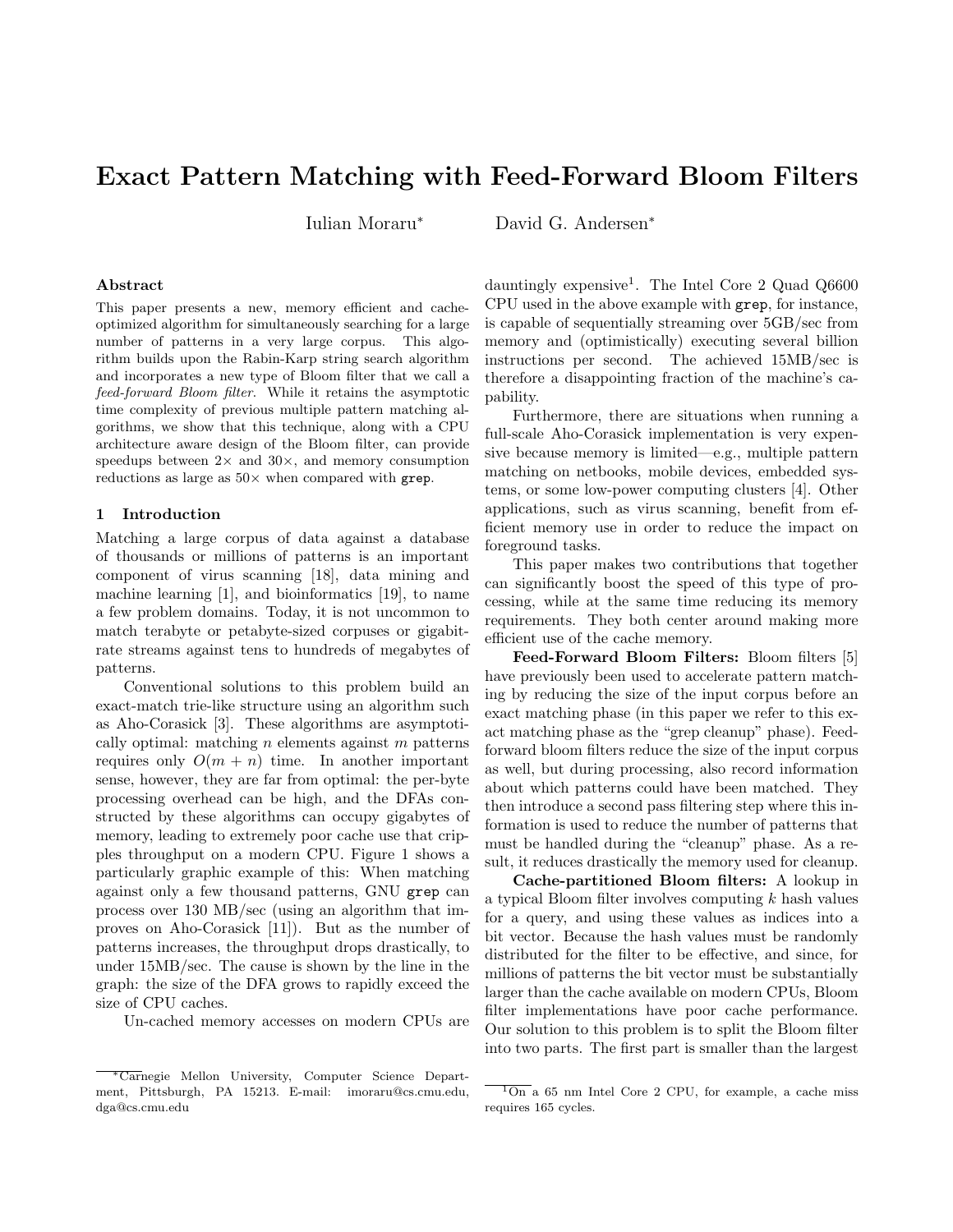

<span id="page-1-0"></span>Figure 1: The grep processing rate and memory consumption for various numbers of patterns. The average length of the patterns is 29 characters.

CPU cache available (typically L2 cache) and is the only one accessed for the large majority of the lookups<sup>[2](#page-1-1)</sup>. In consequence, it will remain entirely cache-resident. The second part of the filter is larger, but is accessed infrequently (e.g., for true or false positive queries). Its role is to keep the false positive rate small. The result is that the cache-partitioned Bloom filter is as effective as the classic Bloom filter, but has much better cache performance, and is as much as 5× faster, as a result.

We describe these techniques in section [3](#page-2-0) and evaluate them in section [4.](#page-7-0) We show that pattern matching for highly redundant English text can be accelerated by  $2 \times$  while consuming  $4 \times$  less memory, while random ASCII text can be searched  $37\times$  faster with  $57\times$  less memory, when compared with grep.

#### 2 Background and Related Work

2.1 Multiple Pattern Search. The classic multiple pattern search algorithm is Aho-Corasick [\[3\]](#page-10-1). It is a generalization of the Knuth-Morris-Pratt linear-time matching algorithm that uses a trie structure in which each node represents a state of a finite-state machine for each input character, the automaton goes to the state that represents the longest prefix of any match that is still possible.

The popular GNU fgrep utility uses the Commentz-Walter algorithm [\[11\]](#page-11-2) for multiple string search. It combines Aho-Corasick with the Boyer-Moore single pattern matching algorithm [\[6\]](#page-11-3), which achieves sub-linear running time by skipping characters in the input text according to the "bad character" and "good suffix" heuristics. As illustrated in figure [1,](#page-1-0) the size of the DFA used by Aho-Corasick-like algorithms grows quickly with the number of patterns. This increases setup time (building the trie) and reduces search speed because of poor cache performance.

Another Boyer-Moore style algorithm for multiple pattern search is the Wu-Manber algorithm [\[22\]](#page-11-4), employed by the agrep tool. It uses the "bad character" heuristic to skip over characters in the input text. The difference is that it does so not by comparing individual characters, but by comparing the hash values of groups of consecutive characters. This algorithm is most effective for relatively small numbers of patterns—hundreds to tens of thousands of patterns. For larger numbers of patterns, it becomes more memory-hungry and thus less cache-efficient. Lin et al. show that the Wu-Manber algorithm has worse cache performance and worse overall performance than Aho-Corasick as the number of patterns increases [\[18\]](#page-11-0).

Complementary approaches to multiple pattern matching investigated the idea of encoding the text and the patterns using a compact scheme, such that a word comparison is equivalent to multiple symbol comparisons [\[15\]](#page-11-5).

The inspiration for the work described in this paper is the algorithm that Rabin and Karp presented in [\[14\]](#page-11-6). The patterns—which must be all of the same length are hashed and the hash values are inserted into a set data structure that allows for fast search (e.g. a Bloom filter, a hashtable or both a bit vector and a hashtable [\[20\]](#page-11-7)). The actual search consists of a window—of size equal to the size of the patterns—slid over the input text, and a hash value being computed for the text in the window, at each position. This value is then searched in the set of hashes computed from the patterns. If found, it denotes a possible match, which needs to be checked by comparing the string in the current window with every pattern that has the same hash value as it. The average case running time for this algorithm is linear if the hash computations required when sliding the window are done in  $O(1)$ . This can be achieved by using a rolling hash function—i.e. the hash value for the current window is computed from the hash value of the previous window, the last character in the current window, and the first character in the previous window.

In this paper, we present several improvements to the basic Rabin-Karp technique. They enable fast and memory-inexpensive search for millions of patterns at once.

2.2 Bloom Filters. A Bloom filter [\[5\]](#page-10-3) is a data structure used for testing set membership for very large sets. It allows a small percentage of false positives in exchange for space and speed.

<span id="page-1-1"></span> $\sqrt[2]{\text{Assuming that}}$  that the percentage of true positive queries is small.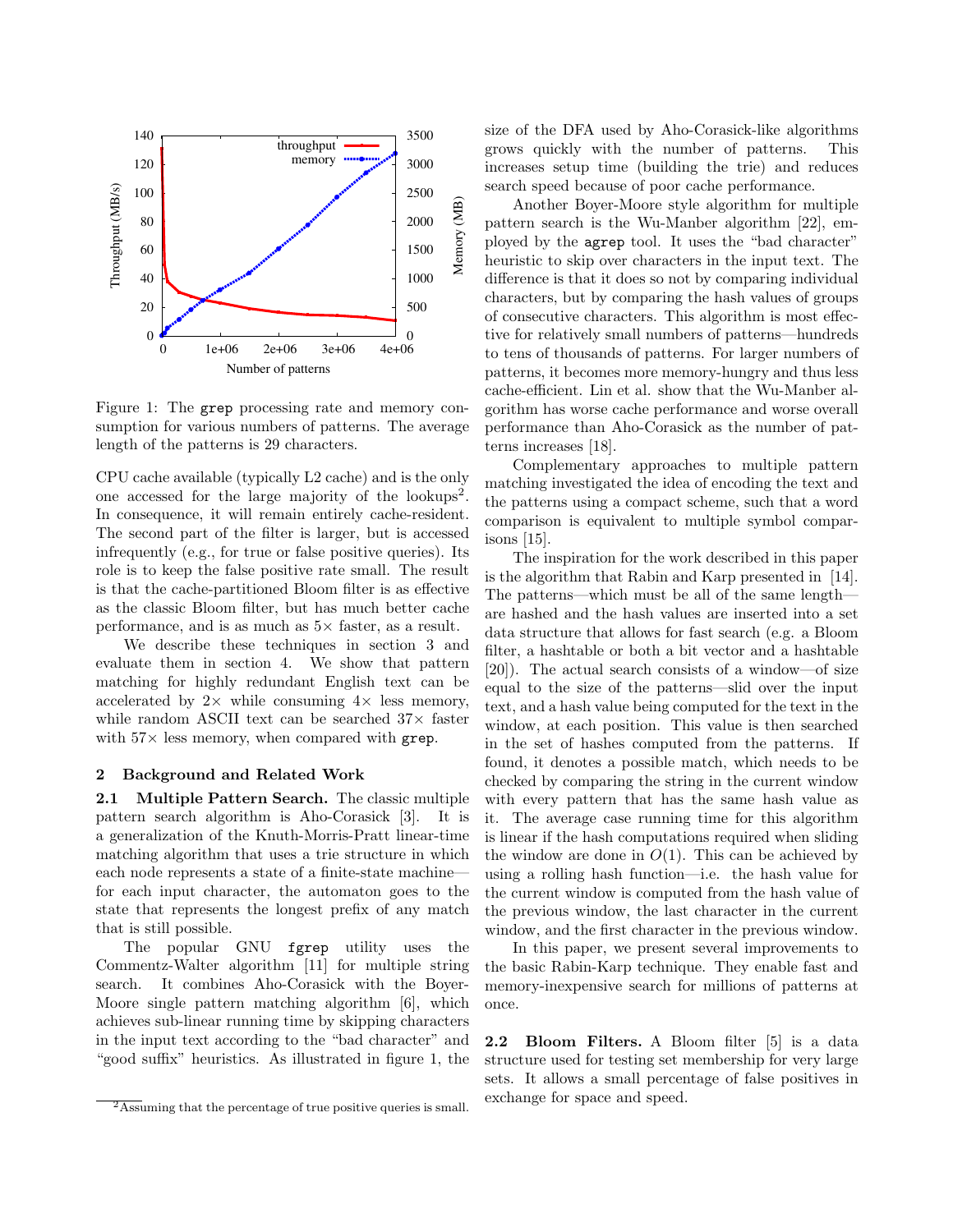Concretely, for a given set  $S$ , a Bloom filter uses a bit array of size  $m$ , and  $k$  hash functions to be applied to objects of the same type as the elements in S. Each hash application produces an integer value between 1 and  $m$ , used as an index into the bit array. In the filter setup phase, the  $k$  hash functions are applied to each element in S, and the bit indexed by each resulting value is set to 1 in the array (thus, for each element in  $S$ , there will be a maximum of  $k$  bits set in the bit array—fewer if two hash functions yield the same value, or if some bits had already been set for other elements). When testing membership, the  $k$  hash functions are also applied to the tested element, and the bits indexed by the resulting values are checked. If they are all 1, the element is potentially a member of the set S. Otherwise, if at least one bit is 0, the element is not part of the set (false negatives are not possible).

The number of hash functions used and the size of the bit array determine the false positive rate of the Bloom filter. For a set with  $n$  elements, the asymptotic false positive probability of a test is  $(1 - e^{-km/n})^k$  (see section [3.2\)](#page-3-0).

The larger m is, the smaller the false positive rate. Furthermore, since hits in the Bloom filter (false or true positives) are more expensive than misses (a query can stop as soon as one hash function misses), a larger m may also improve the performance (search speed) of the filter. On the other hand, random accesses in a large bit array have poor cache performance on today's machines.

For a fixed m,  $k = \ln 2 \times m/n$  minimizes the false positive rate. In practice however,  $k$  is often chosen smaller than optimum for speed considerations: a smaller k means computing fewer hash functions.

Improving the performance of Bloom filters has also been the subject of much research. Kirsch and Mitzenmacher [\[17\]](#page-11-8) show that computing all the hash functions as linear combinations of just two independent hash functions does not affect the false positive rate of a Bloom filter. We use this result, as explained in section [3.5.](#page-6-0) Putze et al. propose blocked Bloom filters in [\[21\]](#page-11-9), which achieve better cache performance than regular Bloom filters by putting all the hashes of an element in the same cache line of the bit vector. This scheme is most effective for applications with a high true positive search rate, while the cache-friendly technique that we propose in this paper is better suited for applications with a low true positive rate. Hao et al. [\[13\]](#page-11-10) use partitioned hashing (the elements are divided into groups and each group is hashed with a different set of functions) to reduce the Bloom filter fill factor, and therefore its false positive rate. This optimization is orthogonal to ours.

There exist various extensions to the Bloom filter

functionality as well: counting Bloom filters [\[12\]](#page-11-11) allow for deletions; bloomier filters [\[8\]](#page-11-12) implement associative arrays that allow a small false positive look-up rate; distance-sensitive Bloom filters [\[16\]](#page-11-13) are designed to answer queries of the type "is x close to any element in the set S" for a certain, suitable metric; spectral Bloom filters [\[10\]](#page-11-14) allow for queries on the multiplicity of items in a multiset. In section [3.2](#page-3-0) we present our own extension to Bloom filters, which we call feed-forward Bloom filters.

2.3 Comparison with Regular Expression Matching. The algorithm that we present in this paper is applicable to fixed pattern matching. DFA based algorithms are more powerful in that they can also be used for general regular expression matching. In other work [\[7\]](#page-11-15) we have succesfully applied feed-forward Bloom filters to regular expressions that contain fixed substrings. Expanding regular expressions to multiple fixed patterns and then using feed-forward Bloom filters could also be a solution for certain workloads, and we leave exploring it for future work.

## <span id="page-2-0"></span>3 Design and Implementation

**3.1 Overview.** The multiple pattern matching algorithm that we present in this paper was designed to perform well for situations where a very large numbers of patterns generate a relatively small number of matches. It takes into account the memory hierarchy of modern computers.

The diagram in figure [2](#page-3-1) presents a high-level view of our approach:

- 1. Step 1: Pattern pre-processing. First, a feedforward Bloom filter (FFBF) is built from the set of patterns.
- 2. Step 2: Scan items using patterns. The Bloom filter is used to scan the corpus and discard every item (e.g., line of text, if the patterns cannot span multiple lines, or input fragment) that does not generate hits in the filter and therefore cannot contain any matches. If an item matches, it is inserted into the feed-forward structure.
- 3. Step 3: Scan patterns using matched items. The set of patterns is then scanned using feed-forward information obtained during the corpus scan. Only those patterns for which there is a chance of a match in the filtered corpus are kept for the next phase.
- 4. Step 4: Cleanup. At this point, all that is left to do is search for a small fraction of the initial number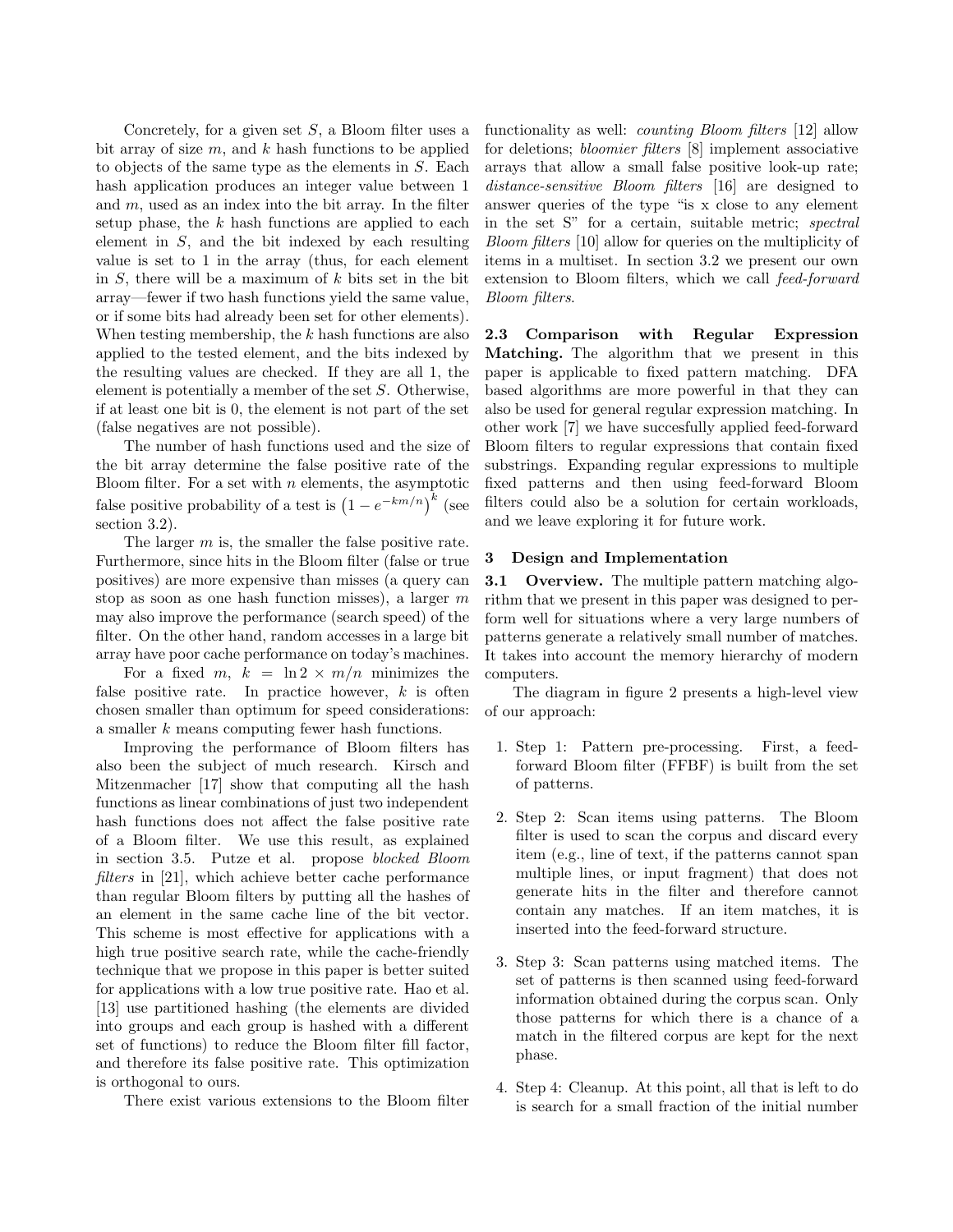

<span id="page-3-1"></span>Figure 2: Diagram of the pattern matching algorithm using feed-forward Bloom filters.

of patterns in a small fragment of the corpus. This exact matching step can be performed quickly and with minimal memory requirements using a traditional multiple pattern matching algorithm (e.g. Aho-Corasick). Notice that the large set of patterns does not have to be memory-resident at any point during the execution of our algorithm we only need to stream it sequentially from external media.

The starting point for our work is the combination of the Rabin-Karp algorithm and Bloom filters. This multiple pattern matching approach was augmented with two techniques that improve its speed and memory efficiency: feed-forward Bloom filters and cachepartitioned Bloom filters.

We present the algorithm as a whole in this section, and then describe and evaluate the two techniques in detail. Even though they were designed to improve the performance of our algorithm, we believe that they are independently useful.

We begin by describing the traditional way of using Bloom filters in the Rabin-Karp algorithm. The patterns P represent the set that is used to build the Bloom filter. During the scan, a window of the same length as the patterns (we assume for now that all patterns are of the same length) is slid through the text and tested against the filter. A hit denotes either a true or a false positive. Distinguishing between the two can be done in two ways: (1) during the Bloom filter scan, by looking-up the string in the current window in a hash table that contains all the patterns, or (2) after the Bloom filter scan, which involves saving the regions of text (usually lines of text) that generated hits in the Bloom filter, and running an exact multiple pattern matching algorithm on only this smaller input. In both cases, the disadvantage is that all the patterns are used to build the data structures (either the hash tables or the tries), and this can be memory-inefficient.

Feed-forward Bloom filters help with the second phase exact-matching scan by providing a subset containing all the patterns that will generate matches—and possibly a small number of patterns that will not. In other words, feed-forward Bloom filters not only filter the corpus like regular Bloom filters, but also filter the set of patterns. Usually, the resulting subset contains only a small fraction of the initial number of patterns, so the memory efficiency—and therefore the speed—of the second phase exact-matching scan are drastically improved.

In practice, the patterns may not all be the same length. The solution is to take  $l$  consecutive characters of every pattern (e.g. the first  $l$  characters) and use only these substrings to build the Bloom filter. If there are patterns shorter than l characters, we will look for them in a concurrent exact matching scan. Choosing  $l$ is a trade-off between the effectiveness of the filtering phase (a large l makes the filtering more selective) and the performance of the separate exact matching scan for short patterns (a small l makes for fewer short patterns).

Another common case when filtering effectiveness may be reduced is that when a small number of patterns generate many matches. In this situation, the filtering would only discard a small percentage of the corpus text. A good way of dealing with this case is to test the frequency of the patterns in a sample of the corpus. The most frequent patterns could then be excluded from the filtering phase, and join the short patterns in a separate exact matching scan.

A pseudocode description of the algorithm is presented in figure [3.](#page-4-0)

<span id="page-3-0"></span>3.2 Feed-forward Bloom Filters. Bloom filters are used to test set membership: given a set S, a Bloom filter is able to answer questions of the form "is  $x$  in  $S$ ?" with a certain false positive probability (in our pattern matching application,  $x$  is a sequence of characters in the corpus, and  $S$  is the set of patterns).

Feed-forward Bloom filters extend this functionality. After answering a number of queries, a feed-forward Bloom filter provides a subset  $S' \subset S$ , such that:

- 1. If the query "is  $z$  in  $S$ ?" has been answered and  $z \in S$ , then  $z \in S'$ .
- 2. If  $y \in S'$ , then there is a high probability that the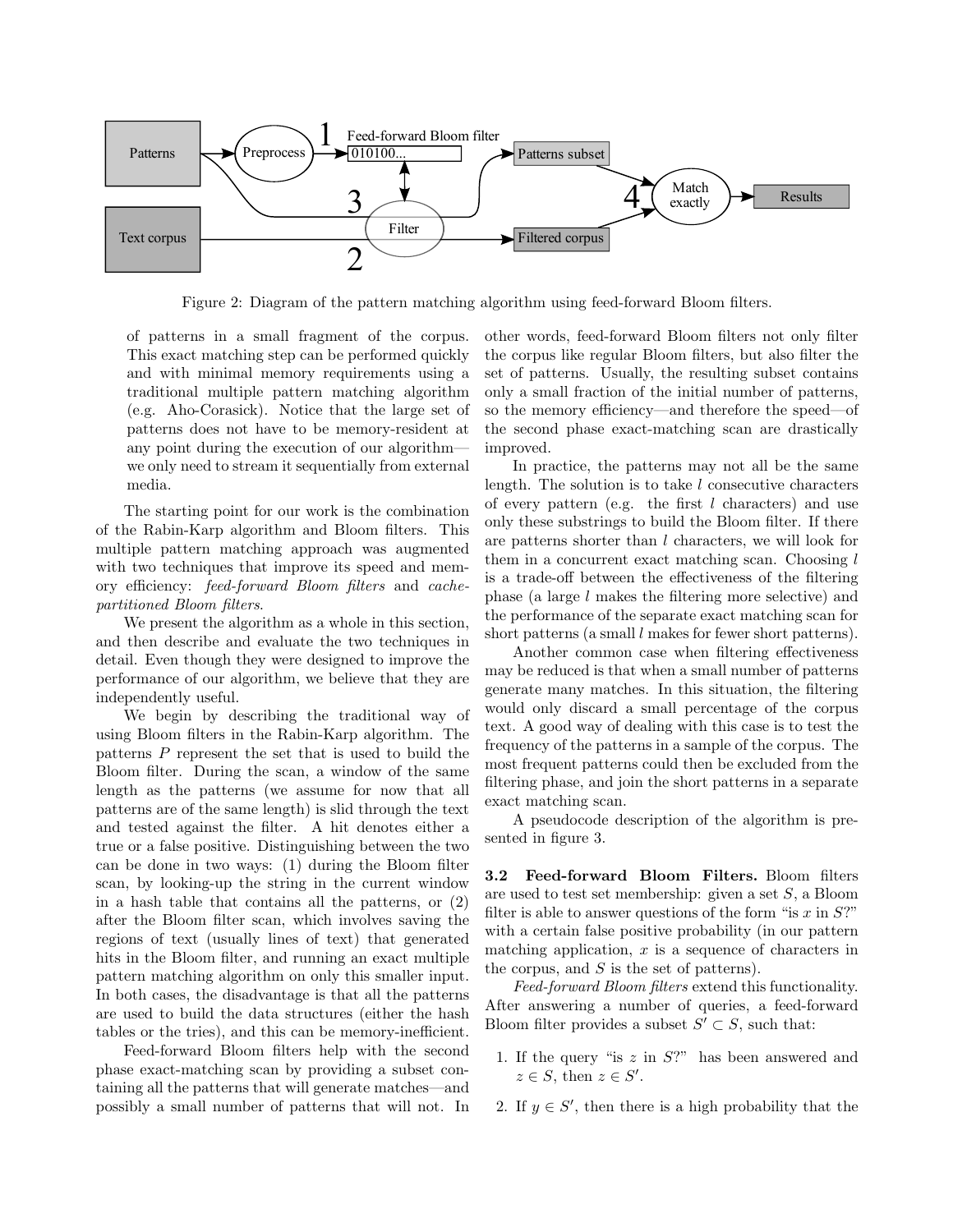${P}$  is the set of all fixed-string patterns}  ${T is the set of input string elements}$ Phase 1 - Preprocessing 1. find  $F \subset P$ , the subset of the most frequent patterns 2. choose  $l$ , the minimum size for the patterns to be included in the Bloom filter 3. compute  $S \subset P$ , the subset of all patterns shorter than l 4. build feed-forward Bloom filter FFBF from  $P \setminus (F \cup S)$ Phase 2 - Filtering 1.  $(T', P') \leftarrow FFBF(T)$ with  $T' \subset T$  and  $P' \subset (P \setminus (F \cup S))$ Phase 3 - Exact matching 1.  $T_1 \leftarrow$  exact\_match $[F \cup S](T)$ 2.  $T_2 \leftarrow$  exact\_match $[P'](T')$ 

<span id="page-4-0"></span>3. output  $T_1 \cup T_2$ 

Figure 3: Pseudocode for the multiple pattern matching with feed-forward Bloom filters

query "is  $y$  in  $S$ ?" has been answered.

To implement this functionality, feed-forward Bloom filters use two bit arrays instead of one. The first array is populated using the elements of  $S$  (e.g., the patterns to be matched, as in Rabin-Karp), just like a regular Bloom filter. The second array starts with all bits 0, and is modified during the querying process: for every positive test "is  $x$  in  $S$ ?",  $x$  is inserted into a Bloom filter that uses the second array as its bit array. The second Bloom filter uses a different set of hash functions to determine which bits to set for an item, but these hash functions are efficiently computable based upon the hashing that was done to test for membership in the first Bloom filter (section [3.5\)](#page-6-0). After a number of queries,  $S'$  is obtained by testing every item in  $S$  against the second Bloom filter, and putting all the items that generate positive results in  $S'$ .

In our implementation, we size the second array the same as the first, but their sizes can be adjusted independently.[3](#page-4-1) Because this algorithm is designed for workloads in which positive matches are rare, the total time required for inserting entries into the second Bloom filter is very small.

To understand why this approach is correct, consider that the query "is  $x$  in  $S$ ?" has been answered for a certain  $x \in S$  (so the answer must have been positive). Then, according to the procedure described above,  $x$ was inserted into the second Bloom filter. In the next phase, when all the elements in  $S$  are queried against the second Bloom filter,  $x$  will generate a hit and will be included in  $S'$ .

The feed-forward false positives are those items in  $S'$ that were not queried against the first Bloom filter. In pattern matching these false positive items are patterns that we must match against in the cleanup phase, even though no corpus fragment could successfully match them. Given an item  $y \in S$  which was not queried against the Bloom filter, what is the probability that  $y$ will be inserted in  $S'$ ?

This false positive rate depends on the standard Bloom filter parameters: the number of items inserted into the filter, the number of hash functions, and the array size. Furthermore, recall that an item is inserted into the second Bloom filter if and only if it matches the first Bloom filter. The feed-forward false positive rate therefore also depends on the number of items tested against the first Bloom filter multiplied by the match rate of the first filter.

Assume for now that true postives (items that actually match a pattern that we care about) are rare. Let m be the number of bits in the first array, let  $k$  be the number of hashes used for every item insertion/search in it, and let  $m'$  and  $k'$  be the corresponding parameters for the second Bloom filter. If  $n = |S|$  is the number of items inserted, then the false positive probability of the first filter is  $P_{FP}^{filter1} = function(n, m, k)$ . The feedforward false positive probability will then be  $P_{FP}^{filter2} \approx$  $function(P_{FP}^{filter1} \times \text{number of queries}, m', k')$  (we explain the approximation below).

Assuming perfectly uniform hash functions, after inserting  $n$  items into the first Bloom filter, the probability that any particular bit is still 0 in the first array is:  $P_0 = \left(1 - \frac{1}{m}\right)^{kn}$ . The probability of a false positive when searching in the Bloom filter is then:

$$
P_{FP} \equiv P_{FP}^{filter1} = (1 - P_0)^k = \left(1 - \left(1 - \frac{1}{m}\right)^{kn}\right)^k
$$

We begin by ignoring true positives (in most applications the number of true positives is negligible when compared to the number of false positives), but we factor them in in the next section. For now, we consider  $P_{hit} = P_{FP} + P_{TP} \approx P_{FP}$ . We approximate the probability that a bit is  $0$  in the second array, after  $w$  queries, by using the expectation for the number of false positive queries in the first filter  $(w \cdot P_{FP})$ :

$$
P'_0 \approx \left(1 - \frac{1}{m'}\right)^{k'wP_{FF}}
$$

<span id="page-4-1"></span> $\overline{{}^3\text{In}}$  an earlier version of this algorithm, we used the same hash functions for the two filters to avoid additional computation. Doing so, however, substantially increases the false positive rate of the pattern-filtering phase.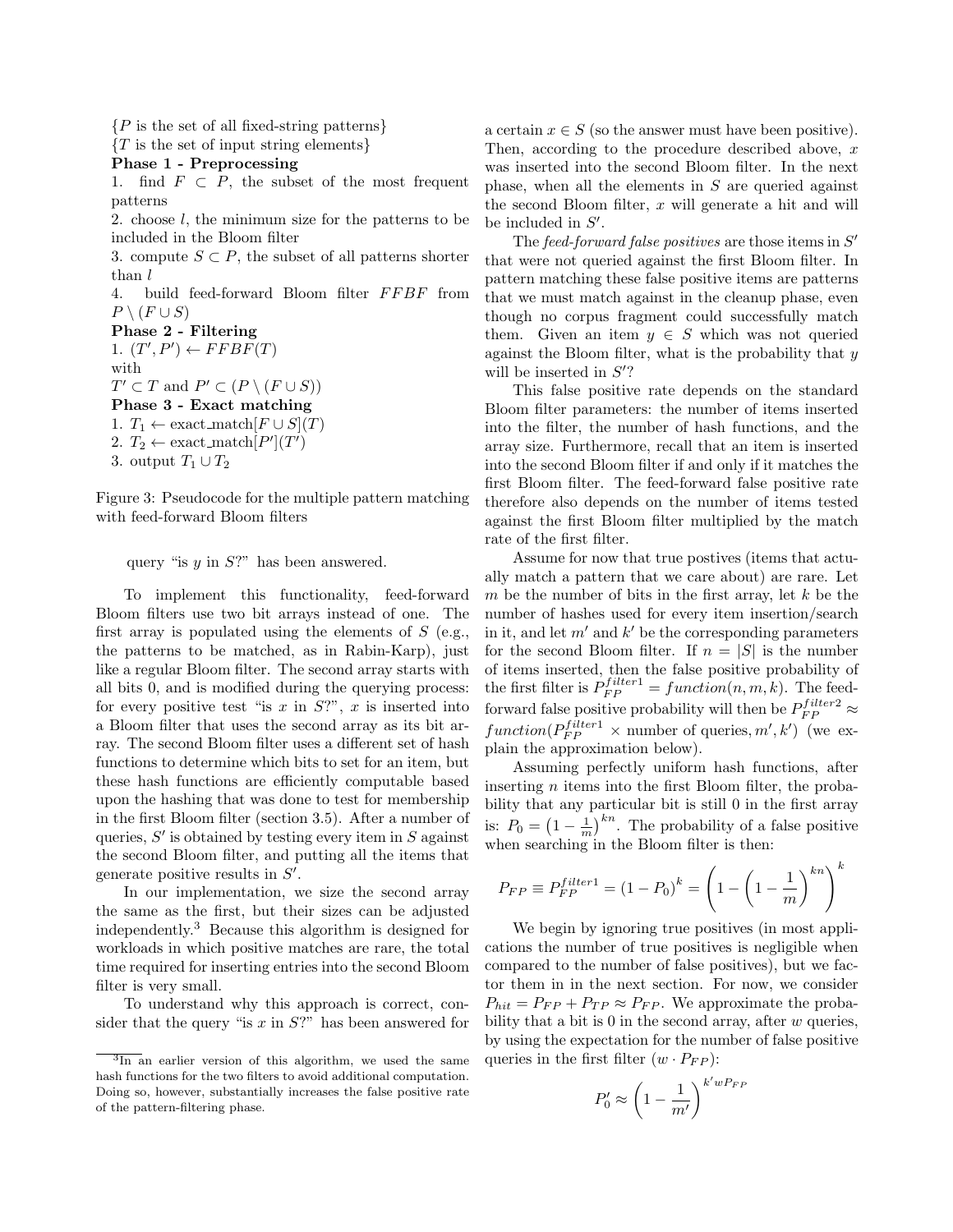Thus, the probability that an item in S will be selected to be part of  $S'$  (as a feed-forward false positive) is:

$$
P_{feed - fwdFP} \equiv P_{FP}^{filter2} = (1 - P_0')^{k'} \approx
$$
\n
$$
\left(1 - \left(1 - \frac{1}{m'}\right)^{k'w\left(1 - e^{-kn/m}\right)^k}\right)^{k'} \approx
$$
\n
$$
\left(1 - e^{-k'\frac{w}{m}\left(1 - e^{-kn/m}\right)^k}\right)^{k'}
$$

This expression is represented in figure [4](#page-5-0) as a function of  $w/m$ , for different values of k and  $m/n$ , in the case where  $k' = k$  and  $m' = m$ . The feedforward false positive probability is small, and it can be drastically reduced by small adjustments to the feedforward Bloom filter parameters: For example, consider a target feed-forward false-positive probability of 1% when searching for 3 million patterns (i.e., we want around 30,000 patterns for exact matching). With 10 MB bit vectors and five hash functions for each bit vector  $(k = k' = 5)$  we can scan 67 GB of text and not surpass the target feed-forward false positive probability. With 10 MB bit vectors and  $k = k' = 6$ , we can scan 156 GB of text. With 20 MB bit vectors and still six hash functions we can scan 14 terabytes of text and still select only under 1% of the patterns for exact matching. This expression is represented in figure 4 as a<br>
function of  $w/m$ , for different values of  $k$  and  $m/n$ ,<br>
function of wind the case where  $k' = k$  and  $m' = m$ . The feed-<br>
forward false positive probability is small, and it c

3.3 Factoring in True Positives. Intuitively, it is not the number of true positive tests (against the first Bloom filter) that affects the feed-forward false positive rate, but the percentage of items that generate them. For example, if only one item generates all the true positives, then at most  $k'$  bits will be set in the second bit array.

Assume that there are  $n'$  items from  $S$  that will generate true positives (we usually expect  $\frac{n'}{n}$  $\frac{n}{n}$  to be small). Then the probability that a bit is 1 in the second bit array because of the true positive tests is:

$$
P_{1,TP}'=1-\left(1-\frac{1}{m'}\right)^{k'n}
$$

 $\overline{\phantom{a}}$ 

In conclusion, the probability that a bit is set in the second array, after  $w$  tests that are not true positives and any number of tests that are true positives, is:

$$
P_1' = P_{1,TP}' + (1 - P_{1,TP}') (1 - P_0')
$$

where  $P'_0$  has the expression presented in the previous section.

The probability of a feed-forward false positive



<span id="page-5-0"></span>Figure 4: The feed-forward false positive rate as a function of  $w/m$  for  $m/n = 20$  and varying k (up), and  $k = 4$  and varying  $m/n$  (down). For both cases we consider  $k' = k$  and  $m' = m$ .

## $P_{feed-fwdFP} = (P'_1)^{k'}$

Figure [5](#page-6-1) presents the same cases as the first graph in figure [4,](#page-5-0) and shows how the feed-forward false positive rate is affected if  $\frac{n'}{n} = 0.5$ . We conclude that the effect of the true positives is small even if a relatively large percent (50%) of patterns are present in the corpus.

<span id="page-5-2"></span>3.4 Cache-partitioned Bloom Filters. Consider a machine with a simple memory hierarchy: a small cache memory<sup>[4](#page-5-1)</sup> that can be accessed rapidly and a large main memory that is accessed more slowly. In the cases we examine, hits in the Bloom filter are rare. A Bloom filter miss requires one or more lookups in the bit array, where the number of lookups is inversely proportional

<span id="page-5-1"></span> $\sqrt[4]{4}$  For a multi-level cache hierarchy this will usually be the largest cache.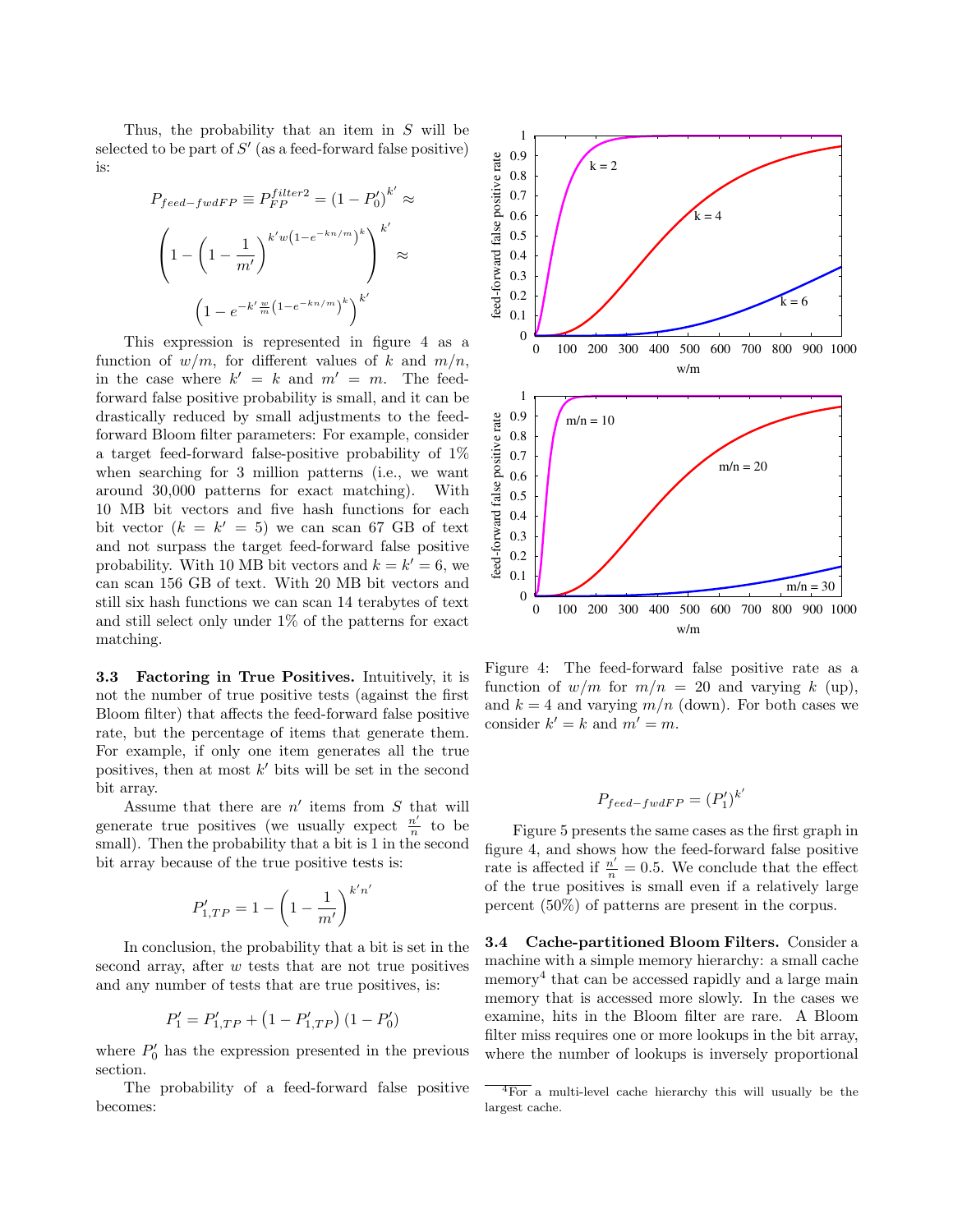

<span id="page-6-1"></span>Figure 5: The feed-forward false positive rate as a function of  $w/m$  for  $m/n = 20$  and varying  $k$   $(k' = k)$ and  $m' = m$ ). The dashed lines show the effect of 50% of the items generating true positives. Note that the  $y$ axis uses a logarithmic scale.

to the fraction of bits that are set to 1—the filter returns "NO" when it finds the first 0 bit. These lookups, therefore, have a computational cost to hash the data and compute the Bloom filter bit index, and a memory lookup cost that depends upon whether the lookup hits in L2 cache and whether it incurs a TLB miss. Because of the large cost penalty for cache misses, reducing the number of cache misses for negative Bloom filter lookups can substantially reduce the total running time. We therefore propose an improvement to Bloom filters that we call cache-partitioned Bloom filters.

The bit array for a cache-partitioned Bloom filter is split into two components: a small bit array that fits completely in cache and a large bit array that resides only in main memory. The first s hash functions hash into the small cache-resident array, while the other  $q = k-s$  functions hash only into the non-cache-resident part. Unlike for the regular Bloom filter, in cachepartitioned filters most accesses are made to the part that resides in cache: the first bits checked are always in cache, and most of the time one of them will be 0, which will allow the lookup to abort.

Cache behavior. We assume that the cache uses an approximation of least-recently-used with some degree of set associativity ( $\geq$  2). As a result, pages for the cache-resident part of the filter are likely to remain in cache. We ensure this further by doing non-temporal reads<sup>[5](#page-6-2)</sup> when accessing the non-cache resident part of the bit array.

TLB behavior. We use the large pages support available in most modern processors to ensure that the number of pages required by the bit array is smaller than the number of TLB entries. Avoiding TLB miss penalties improves speed by 15%. This optimization also simplifies our analysis because it lets us ignore TLB effects.

After inserting *n* patterns in the filter, the probability that any particular bit is 1 in the cache resident part is:  $P_{1c} = 1 - \left(1 - \frac{1}{c}\right)^{sn}$ . For the non-resident part, the corresponding probability is:  $P_{1m} = 1 - \left(1 - \frac{1}{m}\right)^{qn}$ . Therefore, the expected time spent per Bloom filter lookup is:

$$
E[t_{lookup}] = t_c + t_c P_{1c} + t_c P_{1c}^2 + \dots + t_c P_{1c}^{s-1} +
$$
  

$$
t_m P_{1c}^s + t_m P_{1c}^s P_{1m} + \dots + t_m P_{1c}^s P_{1m}^{q-1} =
$$
  

$$
t_c \frac{1 - P_{1c}^s}{1 - P_{1c}} + t_m P_{1c}^s \frac{1 - P_{1m}^q}{1 - P_{1m}}
$$

To refine this model further, note that for CPUs that perform branch prediction, the branch predictor will be wrong every time a bit vector access hits a set bit, thus incurring a branch misprediction penalty  $t_p$ . The expected lookup time becomes:

$$
E[t_{lookup}] = t_c \frac{1 - P_{1c}^s}{1 - P_{1c}} + t_m P_{1c}^s \frac{1 - P_{1m}^q}{1 - P_{1m}} +
$$

$$
t_p \left( \frac{1 - P_{1c}^s}{1 - P_{1c}} - 1 + P_{1c}^s \frac{1 - P_{1m}^q}{1 - P_{1m}} \right)
$$

This expression can be used to predict the best values for the parameters of cache-partitioned Bloom filters, as shown in seciton [4.4.](#page-9-0)

<span id="page-6-0"></span>3.5 Fast Rolling Hash Functions. Besides the cache behavior, another possible bottleneck in a Bloom filter implementation is the computation of the hash functions.

When using Bloom filters for scanning text, most implementations employ rolling hash functions to easily update the hash values based on the characters sliding out of, and into the current window. The classic rolling hash function used in the Rabin-Karp algorithm computes the hash value of a string as the value of the corresponding ASCII sequence in a large base. This computation, however, requires multiplications and the expensive modulo operation, and can thus have a high overhead.

An inexpensive and effective rolling hash method is hashing by cyclic polynomials [\[9\]](#page-11-16). It uses a substitution box to assign random 32-bit values to characters, and combines these values with bit-wise rotations and the

<span id="page-6-2"></span> $5\text{We}$  accomplish this using non-temporal prefetches with the prefetchNTA instruction available for Intel CPUs.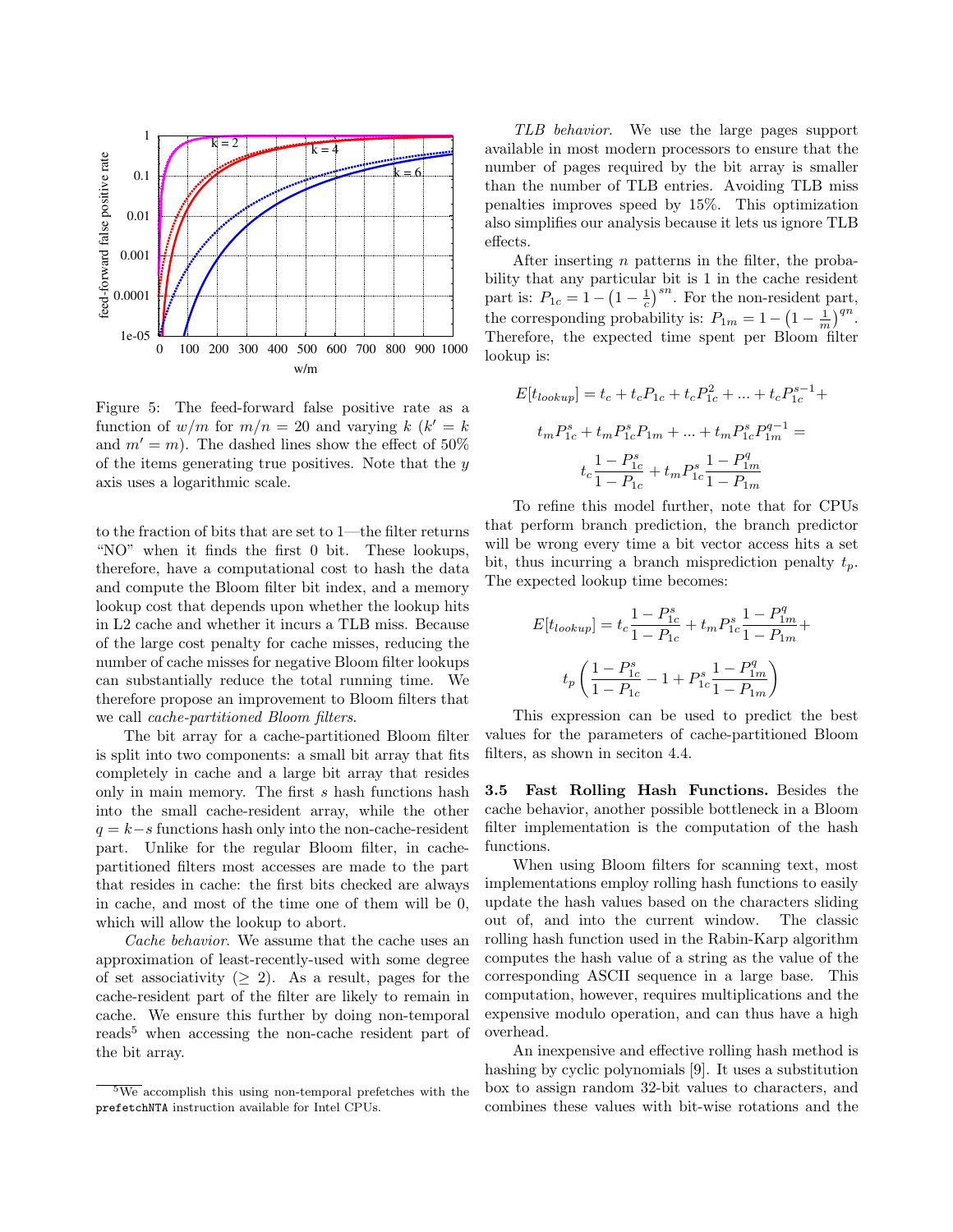exclusive-OR operation, avoiding expensive multiplications and modulo operations.

In our implementation, we use cyclic polynomial hashing to obtain two distinct hash values for each window. We then use the idea of Kirsch and Mitzenmacher [\[17\]](#page-11-8) and quickly compute all the other hashes as linear combinations of these two values. Our hash computations are therefore very efficient.

## <span id="page-7-0"></span>4 Evaluation

We run our tests on a 2.4 GHz Intel Core 2 Quad Q6600 CPU with split 8 MB L2 cache (each core has access to only 4 MB), and 4 GB of RAM memory. The optimal cache-partitioned configuration for this setup is: 2 MB and two hash functions for the resident part, 32 MB and three hash functions for the non-resident part (see section [4.4](#page-9-0) for details about choosing these parameters). For the feed-forward Bloom filter, both bit vectors have the same size. All tests are performed with a warm file system buffer cache. Every time we compare with grep, we discount the grep initialization time. The results were averaged over four runs and the standard deviation was always smaller than 5% of the mean.

<span id="page-7-2"></span>4.1 Overall Performance. We compare our algorithm with grep version 2.5.4, run as fgrep, which is optimized for fixed-string patterns. We use cacheoptimized feed-forward Bloom filters for the first phase, and grep for the second phase. We report aggregate throughput and memory consumption. In this comparison we use the following three workloads:

Read the Web: The Read the Web project [\[1\]](#page-10-0) aims at building a probabilistic knowledge base using the content of the Web. The workload that we use in our evaluation consists in determining semantic classes for English words by putting those words in phrases with similar structure and finding the relative frequencies of these phrases in Web documents. In total, there are approximately 4.5 million phrases that we search in 244 MB of Web documents. Note that, because of the way they were built, the patterns are very similar, which means that this workload is almost the best case for grep and the worst case for the feed-forward Bloom filter. Around 85% of these patterns are over 19 characters, so we choose the first 19 characters of each phrase (that is long enough) to put in the Bloom filter. The results presented in figure [6](#page-7-1) (top graph) are for phrase sets that do not contain any short patterns. Since the distribution of pattern lengths is highly application-specific, we present results for experiments with short patterns separately, in section [4.2.](#page-8-0)

Random ASCII text: We search for random 19 character strings consisting of printable ASCII characters in a random corpus. Each line of the corpus has 118 characters (resulting in 100 Bloom filter lookups per line) and there are one million lines in the corpus. Since there is no redundancy in the patterns, and the probability that a pattern will be found in the corpus is very small, this workload represents the best case for Bloom filters, but the worst case for grep. The results are presented in figure [6](#page-7-1) (bottom graph).



<span id="page-7-1"></span>Figure 6: Comparison between scanning text with cache-partitioned Bloom filters, feed-forward Bloom filters and grep for the Read the Web project (top graph) and random ASCII text (bottom graph). The CPBF and FFBF throughputs include the first (filter) and second (grep cleanup) phase. The FFBF also contains the cache-partitioned optimization (i.e., FFBF is a cachepartitioned feed-forward Bloom filter, whereas CPBF is just a cache-partitioned Bloom filter). At 2.5 million random ASCII phrases, grep runs out of memory on our system.

DNA: This consists in looking for 200,000 random DNA sequences of various lengths in the genomes of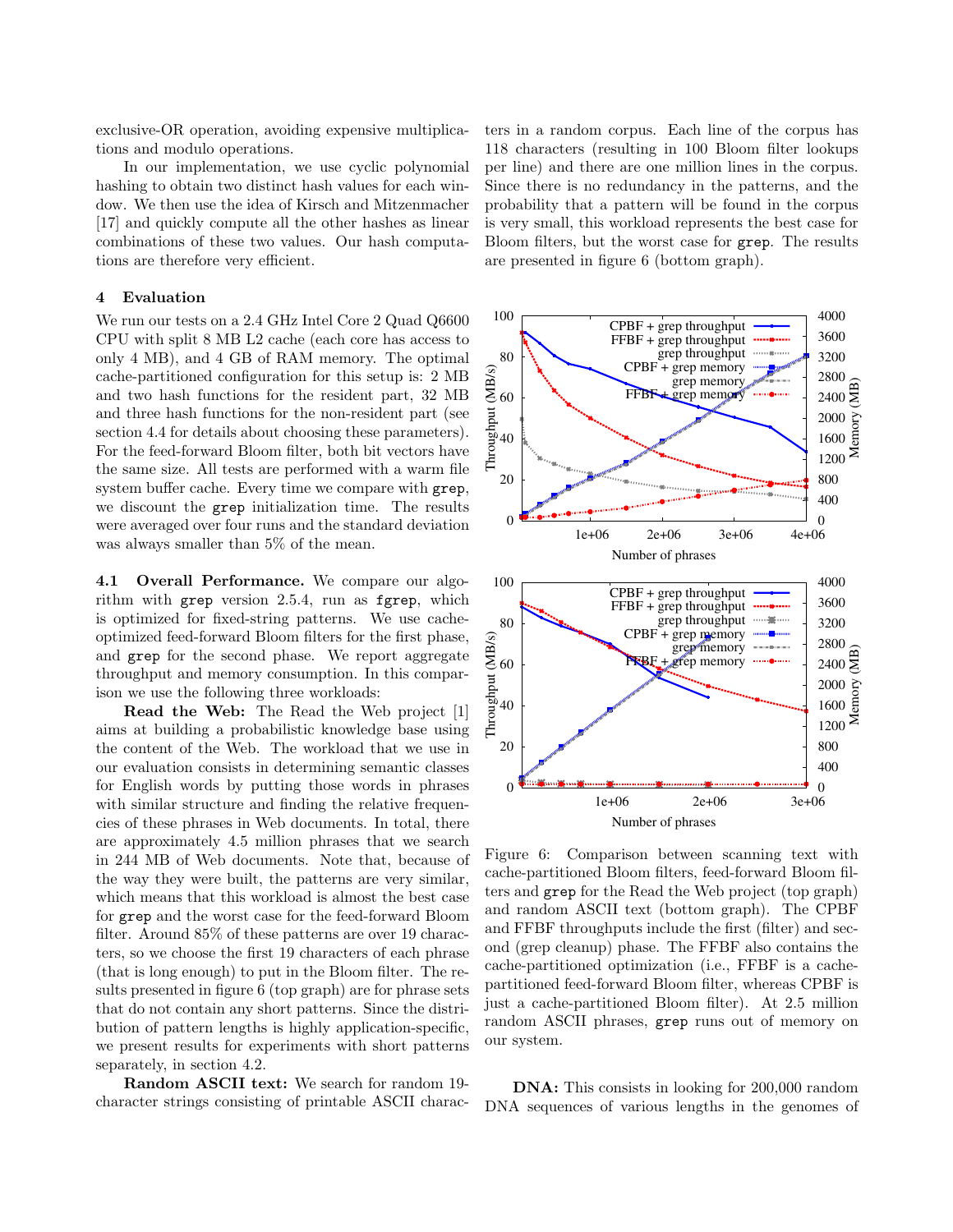three strains of Streptococcus Suis  $[2]$ <sup>[6](#page-8-1)</sup>. Our goal is to assess the limitations of our approach for a potentially important application which has the particularity that the alphabet is very small (four base pairs). Our method (feed-forward, cache-partitioned Bloom filter in the first phase and grep in the second) performs increasingly better for DNA sequences larger than 10 base pairs—it generates a  $17\times$  speedup for 15 base pairs.

Comparisons between the memory requirements of the two approaches  $(FFBF + grep)$  versus simple grep) for the Read the Web and random text workloads are also presented in figure [6](#page-7-1) (the cache-partitioned Bloom filter without the feed-forward technique  $(CPBF)$  + grep requires only 34 MB of memory more than grep i.e., the size of the bit vector.

As expected, feed-forward Bloom filters are much better than grep for the random text workload. Grep builds a very large DFA because the alphabet is large and all symbols occur in the pattern set with almost equal frequency, while the feed-forward Bloom filter only needs to run the first pass, since there are no patterns false positives (even if there are false positive matches in the corpus).

The Read the Web scenario is more favorable to grep because there are many similar patterns (i.e. the first 19 characters that we use to build the feed-forward Bloom filter are the same for many patterns), so the number of patterns that must be checked in the second phase is large. Even so, feed-forward Bloom filters perform substantially better.

Grep works well for DNA lookups because the alphabet is very small (four symbols)—and usually the patterns are short, so the DFA that grep builds is small. Furthermore, with patterns containing only four distinct characters, the hash values computed in the FFBF algorithm will be less uniform. However, as the size of the sequences increases, the relative performance of FFBFs improves, making them a viable solution even in this setting.

Initialization time, while discounted from the results presented in figure [6,](#page-7-1) is always substantially smaller for feed-forward Bloom filters—e.g., 18 s for our algorithm versus 70 s for grep, for the random text workload, at the 2 million patterns point.

We have also applied feed-forward Bloom filters to virus scanning. The results, reported in [\[7\]](#page-11-15), show an overall speed improvement of  $2 \times$  to  $4 \times$ , while at the same time using less than half the memory, overall.

<span id="page-8-0"></span>4.2 The Impact of Short Patterns. We repeat the comparison with grep for the Read the Web workload at the 4 million phrases point, but this time 15% of the phrases are shorter than 19 characters. Simple grep achieves a throughput of 6.4 MB/s. Using FFBFs and searching for the short patterns in a separate grep scan, achieves an aggregate throughput of 6.7 MB/s. A better strategy is to apply the feed-forward technique recursively. For example, using three FFBFs—one for patterns at least 19 characters, another for patterns at least 14 characters and at most 18, and another for patterns between 10 and 13 characters long—and a separate scan for the shortest patterns (shorter than 10 characters in length), we can achieve a throughput of 8.3 MB/s.

In practice, the short patterns scan can be performed in parallel with the FFBF scan. In our test however, we ran them sequentially in order to maintain a fair comparison with the single threaded grep.

#### 4.3 The Benefit of Individual Optimizations.

Feed-forward. Figure [6](#page-7-1) presents the results of comparing cache-partitioned feed-forward Bloom filters with cache-partitioned Bloom filters (no feed-forward) for random text and Read the Web workloads. The nofeed-forward implementation gains time by not having to process the phrases after filtering the corpus, but needs an expensive grep cleanup phase using all the phrases. Although the FFBF-based implementation achieves higher throughput only for the random text case, it uses much less memory for both workloads. This is important because the amount of available memory limits the size of the pattern set that we can search for. For example, we are not able to search for 2.5 million phrases on a machine with 4 GB of RAM, in the random text case. Even the Read the Web workload is problematic for a low-power system—with 1 GB of RAM we can search for no more than 1 million phrases.

Figure [7](#page-9-1) shows the benefits of each of the following three optimizations: cache-partitioning, non-temporal reads, and super pages.

Cache-partitioning. Cache-partitioning is the optimization that provides the biggest speed-up. Note that we used more hash functions for the partitioned filters because, even if this made them slightly slower, we wanted their false positive rate to be at least as small as that of the non-partitioned filter. Table [1](#page-9-2) compares the false positive rates of the two Bloom filter variants for 3 million phrases.

Super pages. Using super pages provides an almost constant time reduction, since most of the TLB misses are triggered by one of the first Bloom filter lookups—even the cache-resident part of the filter is too

<span id="page-8-1"></span> $\sqrt[6]{6}$  do not claim this to be representative of workloads in bioinformatics, even though popular sequence alignment algorithms, such as BLAST, start with a multiple-patterns matching phase.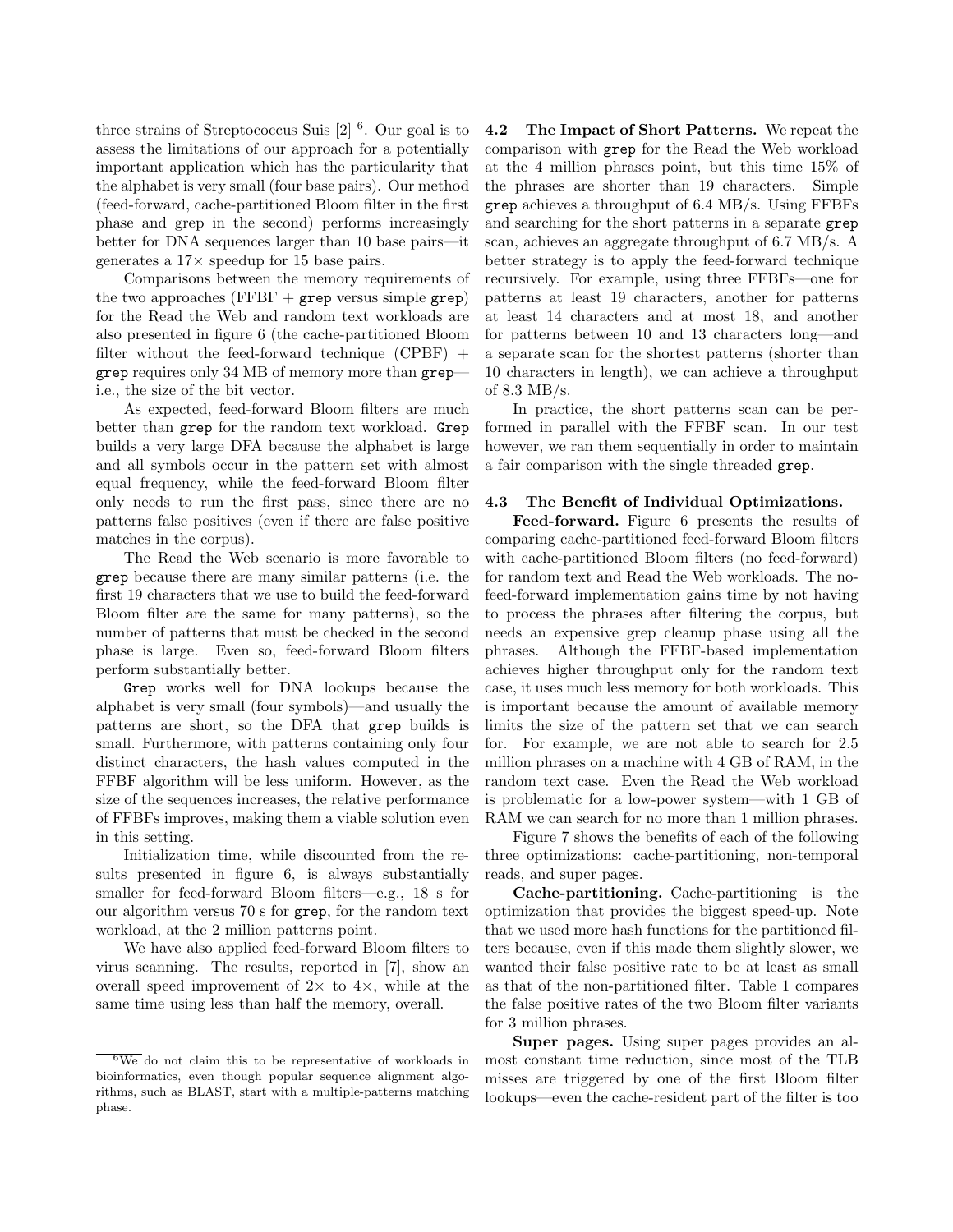

<span id="page-9-1"></span>Figure 7: The graph shows the benefit of each optimization: CP (cache-partitioning), SP (super pages), and NTR (non-temporal reads). The filters were run on 114 MB of random ASCII text, for different numbers of 19-characters phrases. The cache-partitioned filters use five hash functions (two of which are for the cacheresident part) while the non-partitioned filter uses four. They are of similar size: 32 MB for the non-partitioned Bloom filter, and  $2 + 32$  MB for the cache-partitioned ones.

| Filter Type | $#$ Hashes | $\vert$ FP Rate | Throughput          |
|-------------|------------|-----------------|---------------------|
| Classic     |            | $0.205\%$       | $19 \text{ MB/s}$   |
| Partitioned | 4          | $0.584\%$       | $41.2 \text{ MB/s}$ |
| Partitioned | 5          | $0.039\%$       | $41.1 \text{ MB/s}$ |

<span id="page-9-2"></span>Table 1: FP rates for cache-partitioned and classic Bloom filters, for random text, 3M phrases.

large for all its 4 KB pages to fit in the TLB.

Non-temporal reads. As the number of phrases increases, the non-temporal reads optimization becomes more important, because there are more accesses to the non-resident part of the filter. When non-temporal reads are not used, these accesses determine fragments of the cache-resident part to be evicted from cache, and this produces cache misses during the critical first lookups.

<span id="page-9-0"></span>4.4 Choosing Parameters for Feed-Forward Bloom Filters. In this section we describe the way we choose the feed-forward Bloom filter parameters.

The size of the bit vectors and their partitioning depend on:

• The amount of memory we are willing to allocate for the filter.

- The number of TLB entries for super pages. If the required number of super pages is too large, there will be a TLB miss penalty that will add to the average filter lookup time.
- The size of the largest CPU cache. We determined empirically that for CPUs with large caches, the filter is faster when we don't use the entire cache. This is because there will usually be some cache contention between the Bloom filter and other processes or other parts of the program (e.g. reading the input data). In our case, since our hash functions are faster if the size of their codomain is a power of 2, we used half of the available L2 cache. For CPUs with small caches on the other hand, using less than the entire cache may produce too many false positives in the first part of the filter for cache-partitioning to provide any benefit.

The sizes of the two bit vectors used by the feedforward Bloom filter may differ. However, if memory is not very limited, making them equal is convenient for the reasons presented above.

The number of hash functions affects not only the false positive rate of the filter, but also its speed—even with the efficient hash function computation scheme that we use, too many hash functions may cause too many memory accesses, while too few hash functions for the cache resident part will determine many tests against non-cache-resident memory. The expected lookup time model that we presented in section [3.4](#page-5-2) is useful for determining how many hash functions to use in each section of the feed-forward Bloom filter, if we aim for optimal speed. Figure [8](#page-10-5) shows a comparison between the speed of the fastest filter and that of the filter that uses the settings recommended by our model.<sup>[7](#page-9-3)</sup>

After determining the settings that provide the best speed, the desired false positive rate can be achieved by increasing the number of hash functions in the non-resident part—assuming a low true positive rate, lookups in this section have little influence on the speed of the filter. Notice the large decrease of the false positive rate reported in table [1](#page-9-2) after adding just one more hash function to the non-resident section of the filter.

Finally, the last parameter we need to determine is how to partition the input corpus, i.e., how many input items (e.g. text lines) to scan before performing the grep cleanup phase. A coarse partitioning implies fewer cleanup runs, while a finer partitioning determines

<span id="page-9-3"></span><sup>7</sup>The parameters that we used for modeling the behavior of the Intel Core 2 Quad Q6600 CPU are: 14 cycles for an L1 miss, 165 cycles for an L2 miss and 6 cycles for a branch misprediction.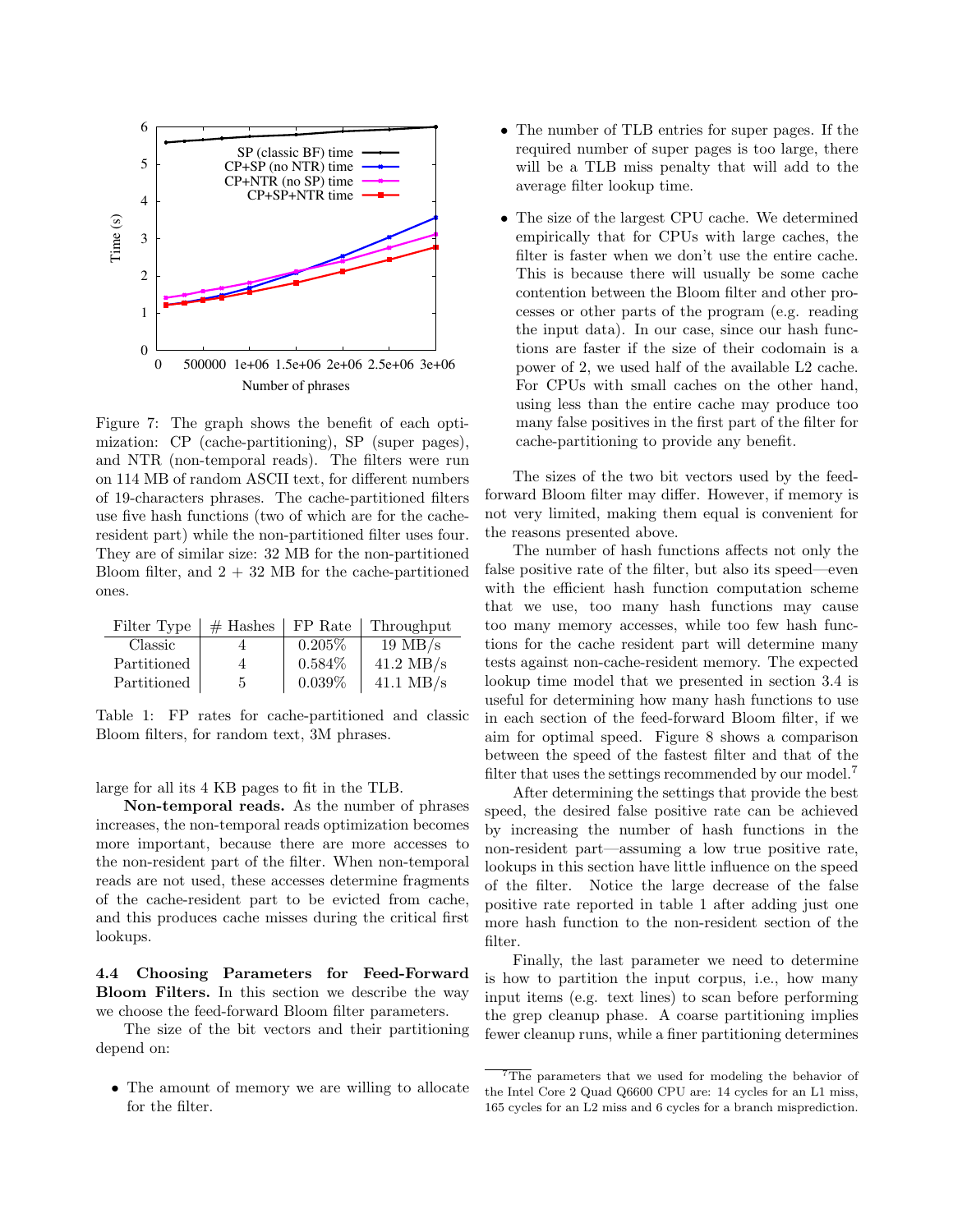

<span id="page-10-5"></span>Figure 8: The ratio between the speed of scanning using cache-partitioned Bloom filters with different numbers of hash functions and the speed of the optimal (fastest) setting. The filtered corpus contains 114 MB of random ASCII text. The predicted line shows the speed of the filter using the setting that the mathematical model of the average filter lookup time deems to be the fastest.

these runs to be shorter, because the feed-forward false positive rate will be smaller, as explained in section [3.2.](#page-3-0) As seen in section [4.1,](#page-7-2) this is highly application specific, and therefore we do not attempt to find a general solution. We mention that for workloads approaching the ideal case (i.e., patterns that are very different from each other), the partitioning can be vey coarse (hundreds of gigabytes or even terabytes, as seen in section [3.2\)](#page-3-0).

#### 5 Conclusion

We have presented a new algorithm for exact pattern matching based on two Bloom filter enhancements: (1) feed-forward and (2) CPU architecture aware design and implementation. This algorithm substantially reduces scan time and memory requirements when compared with traditional DFA-based multiple pattern matching algorithms, especially for large numbers of patterns that generate relatively few matches.

## 6 Acknowledgments

We thank Christos Faloutsos, Kanat Tangwongsan, Srinivasan Seshan and the anonymous reviewers for their helpful suggestions. This work was supported

by the National Science Foundation under grant CCF-0964474 and by CyLab at Carnegie Mellon under grant DAAD19-02-1-0389 from the Army Research Office.

#### References

- <span id="page-10-0"></span>[1] Read the Web Project Webpage. [http://rtw.ml.](http://rtw.ml.cmu.edu/readtheweb.html) [cmu.edu/readtheweb.html](http://rtw.ml.cmu.edu/readtheweb.html).
- <span id="page-10-4"></span>[2] Streptococcus Suis Sequencing Webpage. [http:](http://www.sanger.ac.uk/Projects/S_suis) [//www.sanger.ac.uk/Projects/S\\_suis](http://www.sanger.ac.uk/Projects/S_suis).
- <span id="page-10-1"></span>[3] A. V. Aho AND M. J. CORASICK, Efficient string matching: An aid to bibliographic search, Communications of the ACM, 18 (1975), pp. 333– 340.
- <span id="page-10-2"></span>[4] D. G. Andersen, J. Franklin, M. Kaminsky, A. Phanishayee, L. Tan, and V. Vasudevan, FAWN: A fast array of wimpy nodes, in Proc. 22nd ACM Symposium on Operating Systems Principles (SOSP), Big Sky, MT, Oct. 2009.
- <span id="page-10-3"></span>[5] B. H. BLOOM, Space/time trade-offs in hash coding with allowable errors, Communications of the ACM, 13 (1970), pp. 422–426.